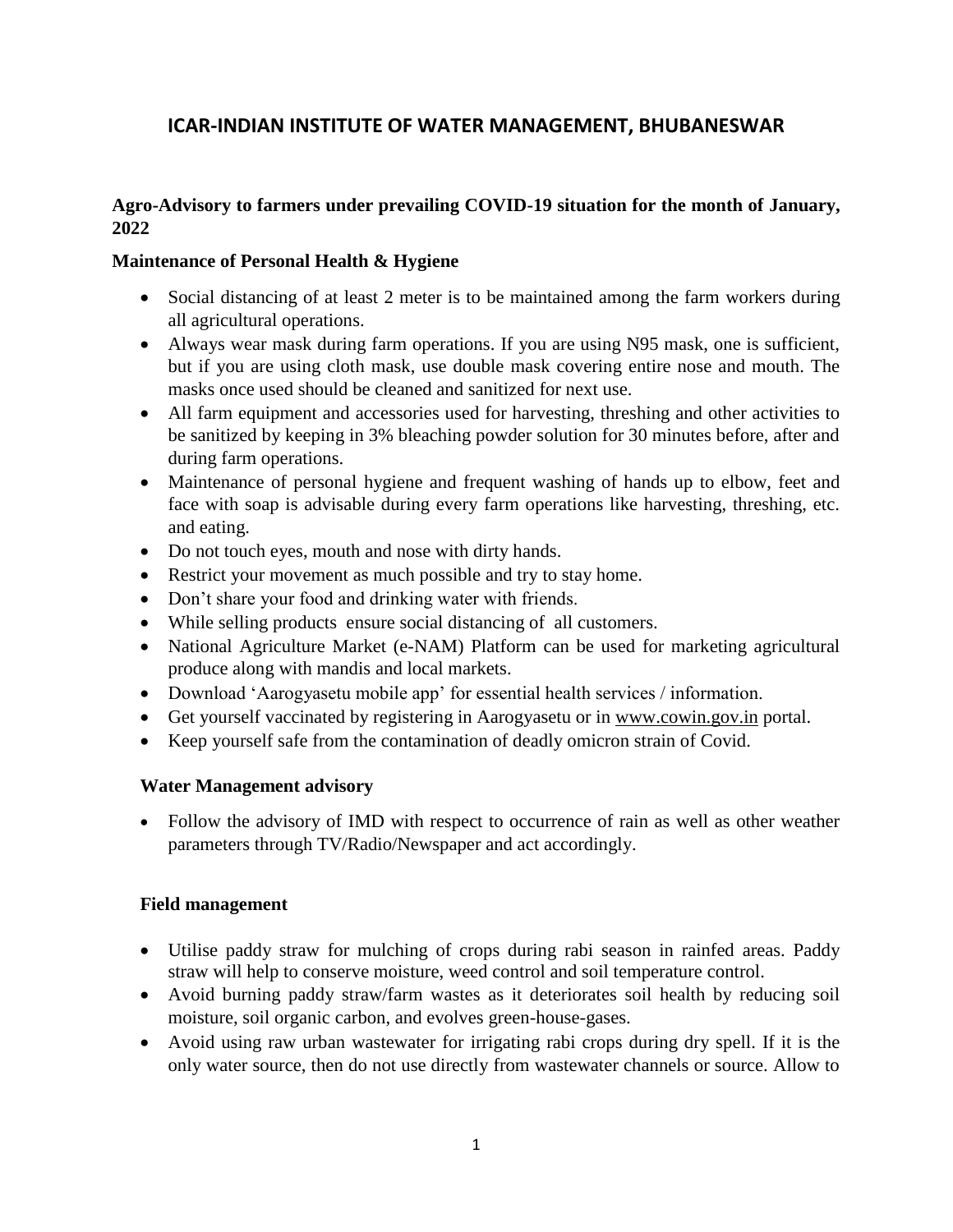settle for at least 48 hours after using bleaching powder at the rate of 4-5 gram per 1000 litre water.

 Collect farm wastes and paddy straw and leftover fodder after feeding animals for composting/vermicomposting.

## **Crop management**

### *Rice*

- Incase of late sown *boro/dalua* nursery, cold injury is a problem. Irrigate the nursery in the evening and drain out the cold water in the morning, wherever feasible.
- Timely transplanting of Boro rice by mid-January is useful in avoiding heat stress at flowering and grain filling stage.
- Standing water after transplanting of boro rice is useful in managing weeds, early vigour of rice plant and avoidance of blast incidence.
- Water-soaked paddy due to untimely rain should be stored only after proper sun-drying (below 14% moisture content)

#### **Wheat**

 Second and third irrigation to wheat crop must be given at tillering stage (40-45 days after sowing) and late jointing stage (70-75 days after sowing).

## **Moong**

- Moong seed should be treated with Thiram or Bavistin  $\omega$  2.5 g/kg of seeds followed by rhizobium culture for enhancing yield.
- For getting higher yield moong crop should be given light irrigation at an interval of 15 days.

## **Sweet Corn**

 To increase the profit, the farmers should grow sweet corn variety Sugar-75 with a row spacing 90 cm and plant spacing of 30 cm.

## **Horticultural crop management**

- Due to cold weather prevalence, emergence of inflorescence in mango is late in Odisha condition, so farmers are advised to spray potassium nitrate (4%) during end of January to initiate flowering. Spay should be done either in the early morning or late afternoon to avoid leaf burn.
- In order to control mango hoppers during January imidacloprid  $@$  0.3 ml per liter of water should be sprayed at early stages of panicle formation, if hopper population persists and found to be is more than 5 per panicle, thiamethoxam @ 0.2 g per liter of water or acephate @ 1.5 g per liter of water should be sprayed after fruit set.
- Dimethoate should be sprayed @ 0.06 % at bud burst to avoid attack of inflorescence midge in mango during January.